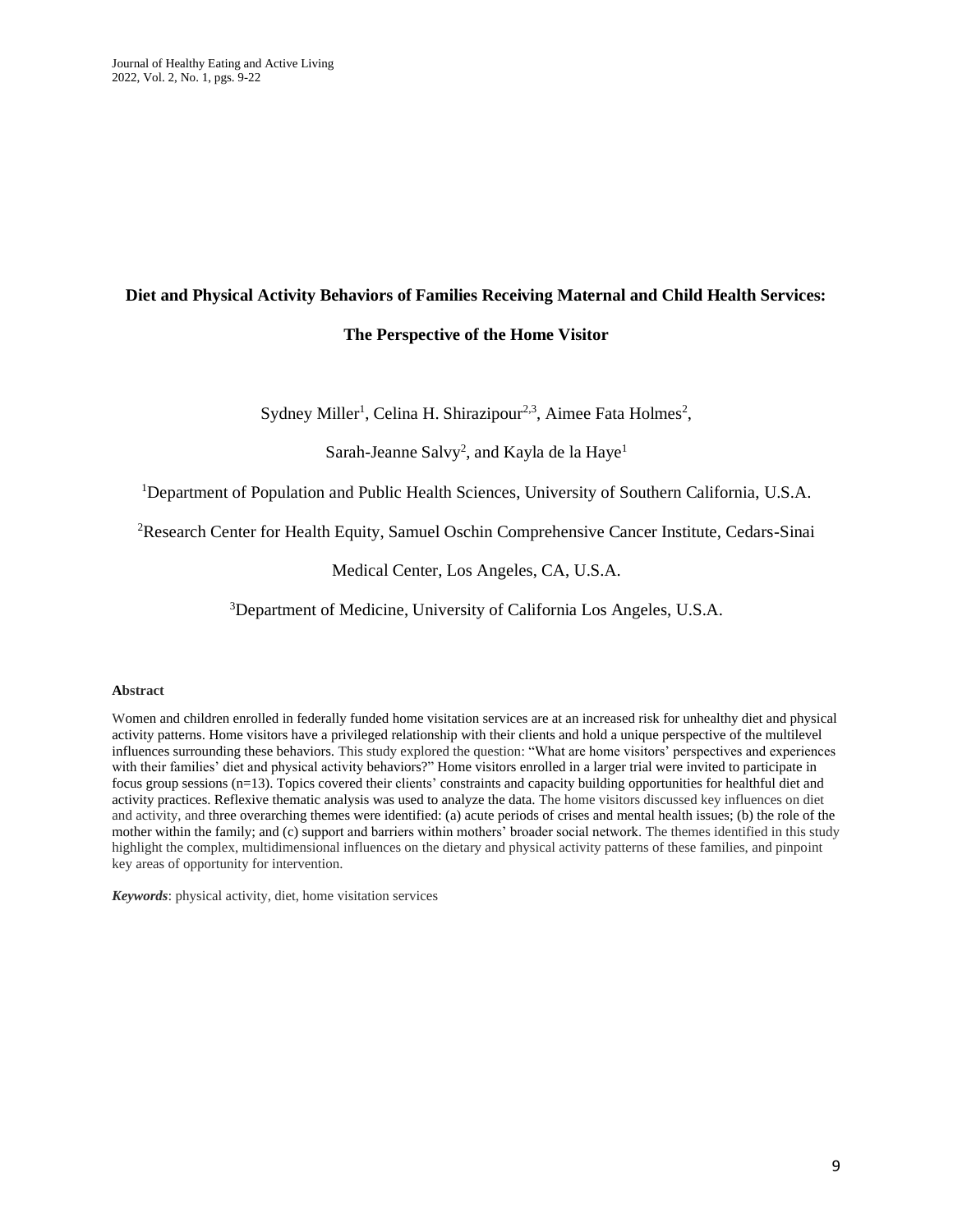Unhealthy dietary patterns and inadequate levels of physical activity are associated with a myriad of chronic non-communicable diseases (NCD), such as obesity and cardiovascular disease (Centers for Disease Controls and Prevention [CDC], 2019, 2020 a,b). In the United States (U.S.), these behavioral risk factors and NCDs are more prevalent among low-income individuals and many racial and ethnic minority groups (Wang & Chen, 2011; Hawes et al., 2019; Schiller et al., 2012). Due to multiple socioecological barriers, evidence-based interventions to improve diet and physical activity patterns have had limited impact for these higher-risk populations, prompting calls for tailored interventions (Story et al., 2008; CDC, 2020; Bull et al., 2018; Morales et al., 2014; Ritchie et al., 2018; Kumanyika, 2018, 2019).

 Constrained choice theory is a useful frame to understand the complex socio-ecological systems which contribute to these disparities (Bird & Rieker, 2008). This theory posits that decisions made at the government, community, work, and family levels shape health opportunities throughout the life course, resulting in choices that are often constrained and gendered (Bird & Rieker, 2008). For example, among racial and ethnic minorities, structural and income inequalities increase risk for unhealthy eating and activity patterns, and low-income groups experience barriers such as financial instability, unstable housing, and food insecurity (Hawes et al., 2019; Story et al., 2008; Satia, 2009). The impact of these constraints is even more profound for low-income, minority mothers, who often experience additional burdens such as extensive caregiving duties (Bianchi et al., 2000; McLoyd et al., 2000). This has lasting intergenerational effects, as mothers' unhealthy diet and activity patterns further increase their children's risk for these behaviors (Savage et al., 2007; Klohe-Lehman et al., 2007).

 Tailoring diet and activity interventions for families with young children is therefore a high priority, and the first 1,000 days of a child's life is an important window for establishing healthy diet and activity patterns (Blake-Lamb et al., 2016). A promising but underutilized strategy for interventions to reach and be tailored to low-income families, including families of color, is via home visitation programs (Salvy et al., 2017). Annually, over 500 publicly and privately funded models of home visitation programs (e.g., Healthy Families America, Early Head Start) provide services to more than 650,000 low-income families across the U.S. with diverse race and ethnic backgrounds. These programs are embedded in a comprehensive system of child and maternal health services and have successfully promoted optimal child development and improved maternal and infant health outcomes (Fergusson et al., 2006; Harding et al., 2007). However, HVs are not typically given training in evidence-based intervention components to promote healthy eating and physical activity (Salvy et al., 2017).

 In home visitation programs, curriculum is provided in the home by a trained home visitor (HV), who frequently shares a similar culture and background with clients, and develops a close interpersonal relationship with them over a period of many months or years (Shanti, 2017). As Community Health Workers, HVs also work to support clients by directing them to outside community health systems, information, and resources (Scott et al., 2018; Witmer et al., 1995). Considering their connection to outside sources of information and their close relationships with clients, HVs have a unique, broad perspective of the diet and physical activity constraints that are faced by the low-income, racially and ethnically diverse families they serve (Witmer et al., 1995; Andrews et al., 2004).

 There is a paucity of research documenting the challenges, strengths, and capacity building opportunities faced by families in home visitation programs in terms of adopting healthy eating and physical activity patterns. This study uses qualitative research to capture the rich and distinct perspective of HVs, to understand their experiences with the low-income, racially and ethnically diverse families whom they serve. Ultimately, the question is explored: "What are home visitors' perspectives and experiences with their clients' diet and physical activity behaviors?" The results can pinpoint key challenges and opportunities that could be targeted in future dietary and physical activity interventions within home visitation programs and other maternal and child health services.

#### **Methods**

#### **Philosophical Assumptions**

 This study was based ontologically in relativism and in epistemological constructivism, with the perspective being that knowledge is constructed based upon participants' understanding of their reality (Poucher et al., 2020). This study sought rich depictions of HVs' experiences with their clients in the home visiting program, giving special attention to the role of society, culture, and power relations in shaping health.

## **Parent Study**

 HV's participating in this focus group study were part of an ongoing two-parallel arm randomized controlled trial, called "Healthy Habits" (R01HD092483-01; PI's: de la Haye & Salvy), delivered through an established home visitation program (HVP) that served low-income mothers and their infants in California (Salvy et al., 2018; de la Haye et al., 2019). This HVP site offered services for mothers who were pregnant up until the child was five years old. Most clients are referred by a healthcare provider, the hospital or a community partner, or recruited at outreach events. All referrals are assessed and screened by the Family Resource Specialist or Supervisors for programmatic eligibility. HVs delivered curriculum in home, which focused on strengthening parent-child relationships and family functioning, promoting positive child development, and linkage to community resources (e.g., medical providers, financial/housing assistance, childcare, substance abuse treatment, community programs). Clients at this HV provider were usually lowincome, racially and ethnically diverse (mostly Non-Hispanic White or Hispanic, with approximately 70%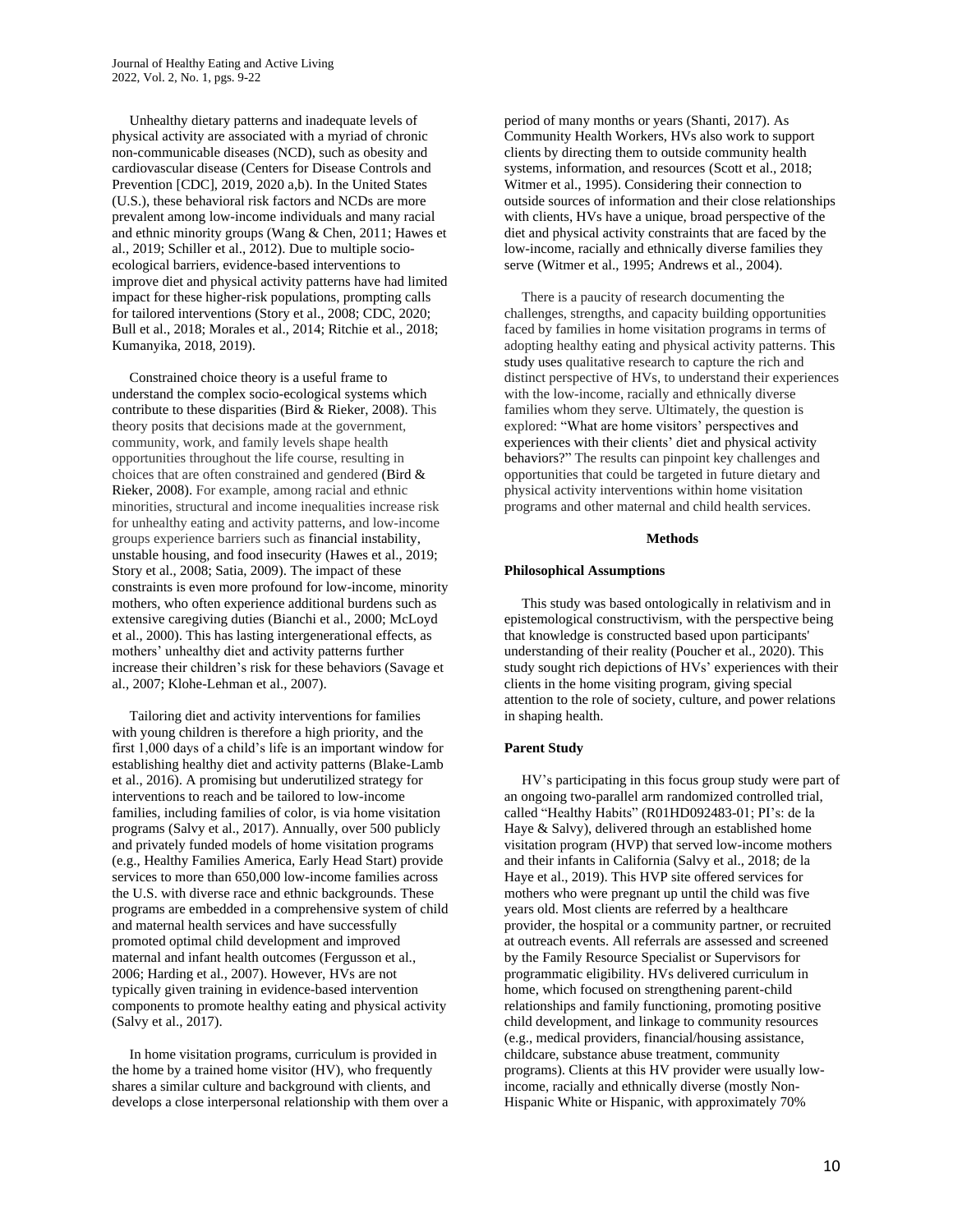Hispanic), and represented a variety of household structures (e.g., some were single, and lived alone or with family; others lived with a partner, which were predominantly heterosexual).

 The parent study, Healthy Habits, was used to recruit HVs for the focus groups, however it is important to note that the focus of the current study is not to evaluate the intervention. Rather, the goal is to explore these HV's rich understanding of the diet and physical activity behaviors of all their clients, regardless of whether or not their clients were enrolled in the Healthy Habits program. The Healthy Habits curriculum was integrated into the existing home visiting program to provide nutrition and activity information, and focused on sustained adoption of healthy behaviors, and healthy weight trajectories, among mothers and their infants. HVs at this site were randomly assigned to deliver either the standard home visitation curriculum alone (control group), or the home visitation plus Healthy Habits curriculum (intervention group) for this trial. An initial training was conducted, where all HVs were given a broad overview of the Healthy Habits project including overall research process, timeline of the participant enrollment and study progression, how to introduce the study, how to complete the intake survey, and potential implications of the program. HVs in the control arm had no additional training related to diet and physical activity. HVs in the intervention arm were given an additional three-hour training on the implementation of Healthy Habits curriculum. Refresher training on the curriculum was offered about every 6 months. Mother and infant enrollment into the study was ongoing for one year prior, and HVs assigned to the intervention arm had been delivering the curriculum since that time, although they all had a mix of clients who were, and were not, enrolled in the parent study.

## **Participants and Recruitment**

 Participants in this qualitative research are the HVs at the site of the parent study, who were among the first in the U.S. to receive training in nutrition and physical activity curriculum. All HVs in the intervention and control arms were invited to participate in a focus group via email from the project manager. Involvement was voluntary, and informed consent was obtained from all participants. Focus group attendees were given \$10 gift cards as compensation for their time. Participating HVs (n=13) were all female and predominantly Hispanic or Non-Hispanic White. HVs had been working at the HVP community site for various durations, ranging from six months to 5+ years, with an average case load of 10-13 clients.

 Fifteen HVs were participating in the Healthy Habits intervention/control groups and 13 agreed to participate in the first two focus groups. After reviewing the transcripts from these two groups, and identifying similar themes across both groups, it was determined that theoretical saturation had been reached and data collection was sufficient. Specifically, no new information was likely to be identified through further focus groups with the remaining HVs. All procedures were approved by the Institutional

Review Board of University of University of Southern California (HS-18-00025).

#### **Procedure**

 To prevent cross-contamination of the ongoing intervention and explore differences in perspectives between groups, two focus group sessions were conducted in person: one session with control HVs (n=6); and one session with HVs delivering the Healthy Habits curriculum  $(n=7)$ . Focus groups were chosen over other qualitative methods to allow for HVs to interact and build upon each other's thoughts and stories. Both focus group sessions were conducted by the same interviewers in January of 2020, approximately thirteen months after the first participant to receive the Healthy Habits intervention had been enrolled. Due to the rolling enrollment of Healthy Habits participants, clients were all at different stages of the intervention, but none had fully completed the eighteenmonth long intervention. Of the 44 participants who were enrolled in Healthy Habits, 26 were in the intervention, and 16 of these participants had been receiving the intervention for 9 months or less. Both focus groups lasted approximately 80 minutes and were conducted by the project manager and a graduate research assistant. Both interviewers had previously built rapport with the HVs through personal and professional interactions at monthly team meetings. The Healthy Habits project directors worked with the HVP site for over nine years and had built a trusting relationship with HVP staff but did not participate to reduce desirability bias. Thus, the focus groups took place in a relaxed and interactive context and provided a safe space for HVs to share their perspectives.

## **Interview Guide**

 The interview guide was semi-structured, and questions were purposefully open and broad in scope, so that HVs were free to describe experiences across many socioecological layers and were not biased by the topics of the questions (Sparkes  $& Smith, 2013$ ). The guide aimed to explore HVs' perspectives and experiences with their clients' constraints and capacity building opportunities for healthy diet and physical activity (Online Resources – supplemental materials). Questions were divided into four sections: (a) Introduction/General Health (e.g., "What were some of their most pressing concerns or questions about their health or their families' health?"); (b) Physical Activity (e.g. "Can you tell me about times when moms were more interested in being physically active?"); (c) Healthy Eating (e.g. "Can you tell me about a time when a mom struggled with eating healthy?"); and (d) Closing Questions (e.g. "What would you do to support the health of your moms and their kids?").

## **Data Analysis**

 Focus groups were audio-recorded and transcribed verbatim. The focus groups were analyzed using the six steps of reflexive thematic analysis (Braun & Clarke, 2006):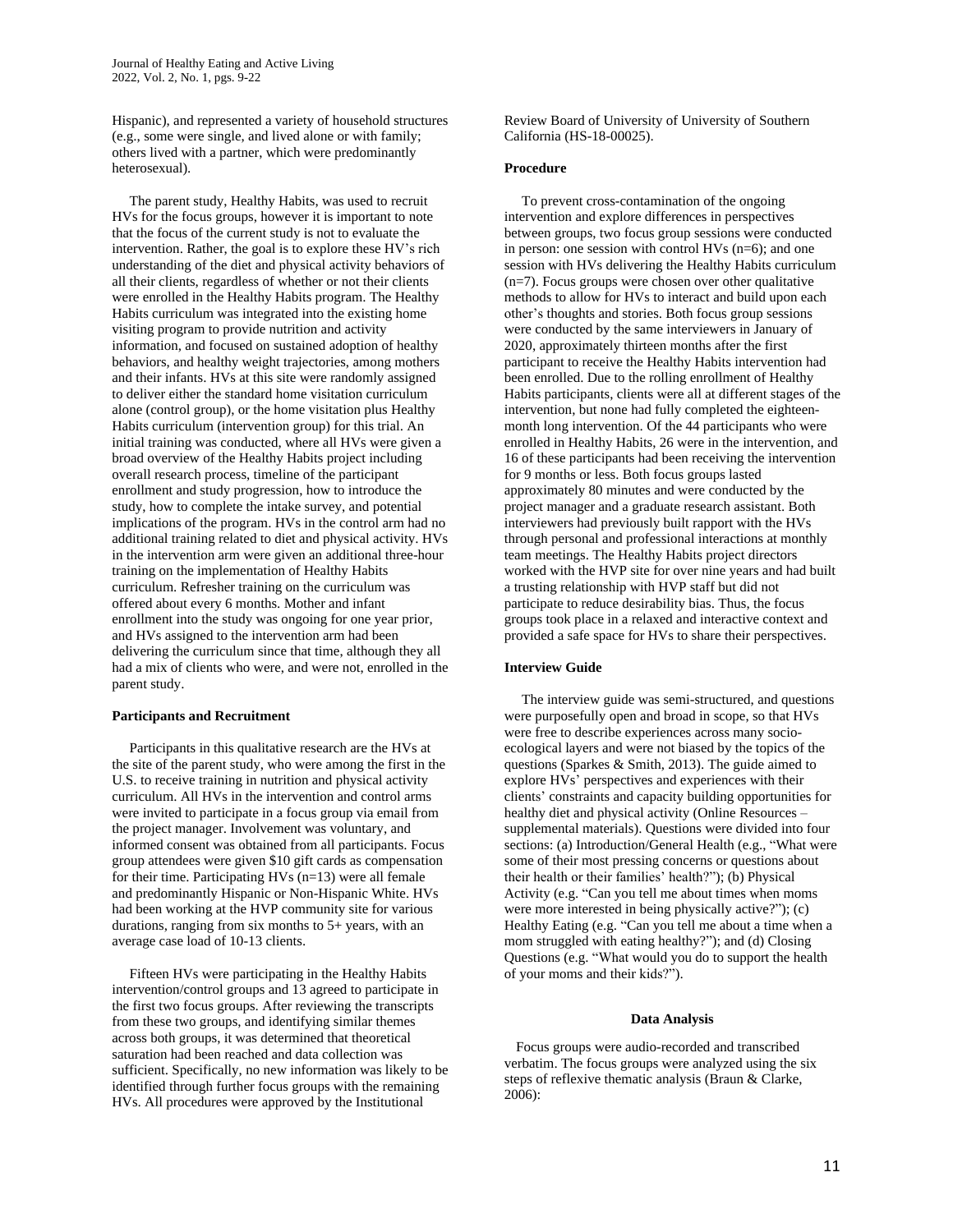1. The transcripts and audio-recordings were reviewed by the first author for accuracy, and to garner data familiarization.

2. Using NVivo qualitative analysis software (NVivo, n.d.), codes were identified inductively from the transcripts to identify meaningful units of data. 3. The final set of codes were reviewed to identify patterns of meaning, and organized into potential themes. This examination of codes occurred within each transcript and across the control and intervention group transcripts to explore for similarities and differences. The

same potential themes were identified in both groups. 4. The potential themes and coded extracts were reviewed, and the strongest and most well-supported themes were identified.

5. The final themes were reviewed, named, and refined. 6. The themes were organized into results and related back to the research question and relevant literature. To protect anonymity, pseudonyms were used in the reporting of results.

## **Quality of Qualitative Analysis**

 Four quality indicators were chosen in light of the philosophical assumption of relativism (e.g. multiple context-dependent realities exist, and knowledge is constructed based upon one's understanding of their reality), the theoretical model of Constrained Choice Theory, and the research question: (a) worthiness of the topic, (b) rich rigor, (c) credibility, and (d) significant contribution (Tracy, 2010). The worthiness of this topic was supported by the unprecedented rates of inadequate diet and activity, and the public health community's recent focus on understanding the heightened risk of underserved families. Rich rigor was achieved through appropriate methods of data collection and collaborative and reflective analytic methods. Credibility was established in the current study through methods such as thick description (e.g. detailed description and interpretation), and through the selection of study participants – HVs who were reliable as key informants given their close relationships with their clients. Significant contribution included being a valuable addition to the scientific literature and the implications these findings have on diet and activity initiatives within home visitation programs.

#### **Results**

 The HVs in both the intervention and control group described similar themes. Based on the analysis of the focus groups, three overarching themes were identified: (a) acute periods of crises and mental health issues; (b) the role of the mother within the family; and (c) support and barriers within mothers' broader social network. In addition to these themes, HVs emphasized that while their clients shared many common experiences, constraints, and strengths, they also differ in many ways and have unique needs. For example, HVs noted that some mothers experienced specific barriers, such as living in areas with decreased access to healthy food outlets and safe space for physical activity. As such, HVs voiced that behavioral

interventions should be delivered one-on-one, which allows for programs to be tailored to each individual.

### **Acute Periods of Crises and Mental Health Issues**

The HVs discussed how mental health issues, such as depressive disorder, were common for their clients. Daily stressors such as a lack of transportation and constrained living situations, among others, contributed to their clients' depression. Periods of crises and depression were closely intertwined, as symptoms of depression were often triggered or exacerbated by periods of acute crises. One example of an event that could trigger both an emotional and financial crisis for mothers was the death of a close family member. Angelina discussed a client who struggled emotionally with the grief and stress of losing her mother:

> Her mom passed away, had cancer… Six months later she had the baby, but she felt like she couldn't do anything because she had a five year old to take care of, a husband to take care of and, you know, trying to make ends meet... It was just trying to, you know, get stuff going, find a house, you know… It was like really a crisis, you know, for that family. (Angelina, 2020)

 In this example, Angelina described how her client was living in her mothers' home and depended on the shared resources, and how this magnified the emotional burden that her client experienced when her mother passed away. As Angelina expressed, the number and intensity of these difficulties left her client feeling overwhelmed and hampered her ability to take care of her and her family's psychosocial and physical well-being.

 HVs discussed how hard it was for their clients to invest in their health during periods of crises or depression. Some had initial successes with eating healthier and being more active, but when a crisis occurred, they no longer had the mental capacity due to more urgent priorities:

> She was like really incorporating the healthy eating and the vegetables, and then, uh, they went through or they've gone through a period of financial stress where it's like even just being able to make rent. It was a lot and she can't work and dad wasn't, you know, able to find full-time work... But when I would follow up with like how their healthy eating was going, she's like, "I'm just gonna be honest. Like I just haven't been able to keep up with it. I've been so stressed out. (Mariana, 2020)

 HVs discussed how these experiences affected not only the health of their clients, but the health of their children as well. When undergoing depressive episodes, clients struggled to engage in active play with their children or cook healthy family meals (e.g. "Like they don't want to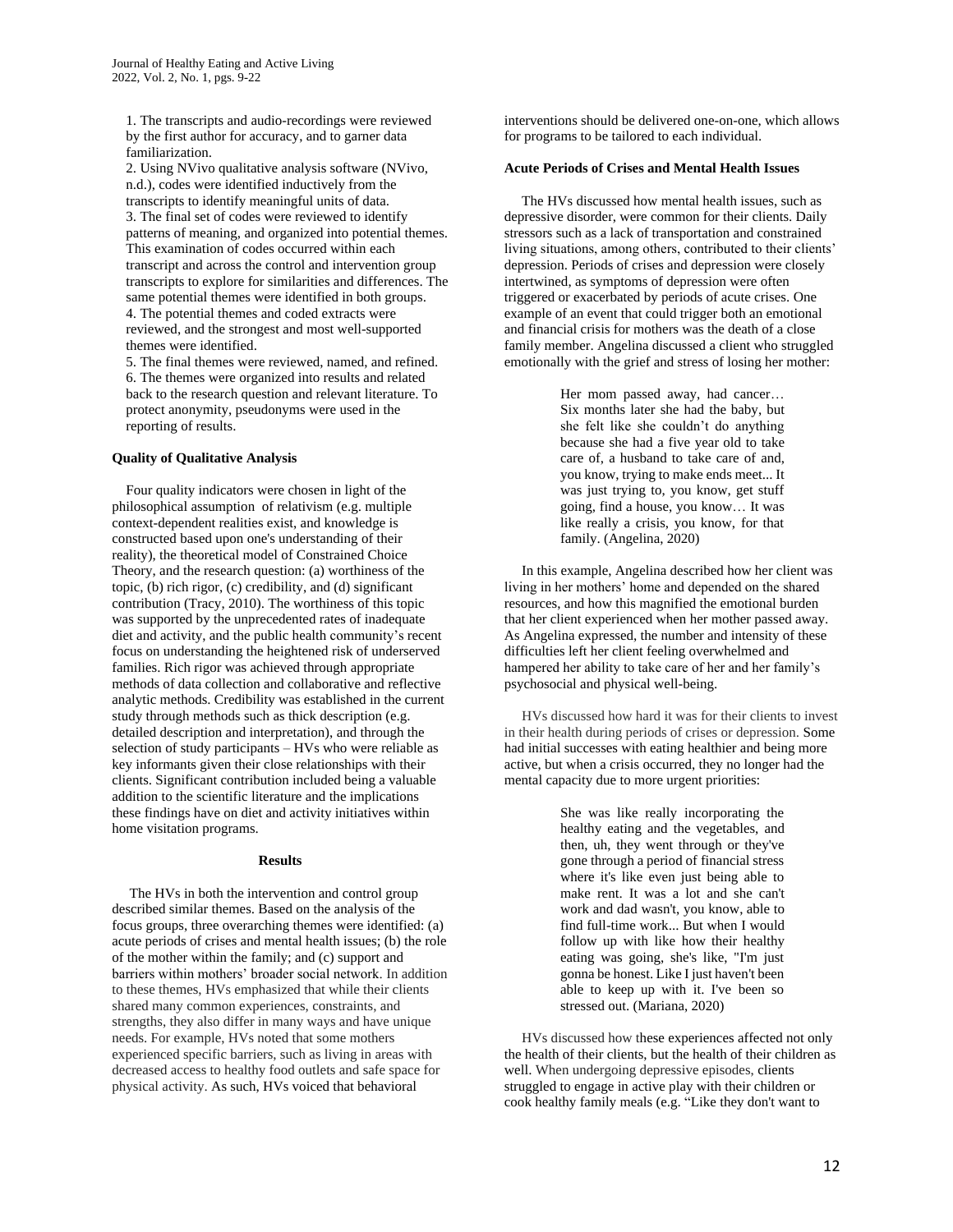Journal of Healthy Eating and Active Living 2022, Vol. 2, No. 1, pgs. 9-22

cook 'cause they don't even want to get out of bed… It'd be easier to just give the kids fast food.").

 Another crisis that negatively impacted mothers' mental health, as well as their children's nutrition, was issues with federal assistance programs. Home visitors discussed their clients' reliance on these programs, such as the Special Supplemental Nutrition Program for Women, Infants, and Children (WIC), a nutrition program serving lowincome families with children under the age of five. One home visitor, Annie, gave the example of a client who struggled with having appropriate food options for her child due to issues with WIC:

> When I visited her she had scooped the last of the formula out of the can and um, she said, "I don't know when we're going to be able to get more"… so when I came back the next week… She goes, "Yeah, we just haven't had formula so we've been giving him table food"… And like the formula is very much like the sustaining part for him and so she was just like, "There's nothing you can do and now I'm giving him table food that now I can't give to my older kids." She had to choose between her kids basically, like who's gonna get this food because that's how limited they are. (Annie, 2020)

 As Annie and other home visitors noted, the loss of these services often resulted in a struggle for clients to provide adequate nutrition to their children. These experiences weighed heavily on HVs, and they felt that it was difficult to end visits with clients who were amid such intense crises. They also expressed guilt over addressing healthy eating and exercising with clients who were struggling with crises or depression:

> I get the feeling like if I'm asking, asking someone to do something while they're sick… So you kind of have to like feel out your mom and see who's ready to have that, because it's almost putting something else on their plate. (Mia, 2020)

 HVs identified crises and depressive episodes as substantial barriers for clients and their families to engage in healthy eating and activity. However, as Mariana expressed, HVs believed that these barriers could potentially be overcome with adequate mental health services:

> I recently saw her and she got back on medication after having the baby, and I can already see a difference in her energy and her motivation. She just seems, you know, happier. So I think that'll, I'll see a change there hopefully with her nutrition. (Mariana, 2020)

 As such, HVs encouraged their clients to pursue mental health services and emphasized the emotional and physical benefits of receiving care.

#### **The Mother's Role in the Family**

 The HVs frequently discussed the importance of family in the clients' lives, and the role of the mother within her family. For most of their clients, traditional gender roles were adopted, with the mother being the primary caregiver for the entire family. They emphasized that for these mothers, the main priority was the needs and well-being of their children and partner, and that self-care was not always valued. This was especially true for Hispanic mothers. Here, Mariana talked about struggling to get clients to see the importance of investing time into their health:

> Self-care is not something that is promoted within our culture. Especially in Hispanic cultures. It's like once you become a mother, your focus is your children and your husband, if you happen to be married, and you're kind of last… So kind of trying to get them into the mentality of it's okay to take that time for yourself. It's okay to take 30 minutes to either go for a walk, or it's okay to eat a little bit healthier, prepare meals that are maybe not favorable to the children. (Mariana, 2020)

 HVs also noted that some families maintained the traditional gender role of man as head of household. Sometimes, this created difficulties for mothers trying to implement healthy changes:

> [In] Hispanic culture and things, it's like mostly like what the man says goes… And so I feel like… if he was the one who made the rules a lot, it's gonna be hard for her to be like, "No." Like, "I'm gonna make the rules for dinner. (Andrea, 2020)

 A few HVs expressed the belief that, even for their clients who practiced these traditional gender roles, it was still possible for them to cook healthier meals. They suggested that mothers cook multiple options, offering healthier alternatives for themselves and their children, and eating only small portions of their partner's preferred dishes. Other HVs adamantly disagreed with this idea and insisted that it was not realistic for their clients to cook multiple family meals because mothers have to juggle several caregiving demands. Andrea described a typical dinner time scene that would make it too difficult for mothers to add this extra work:

> It's like they're making the food and then they have to serve the, the husband and they have to heat up his tortillas and then they have to serve the kids... The kids are making a mess, and then they have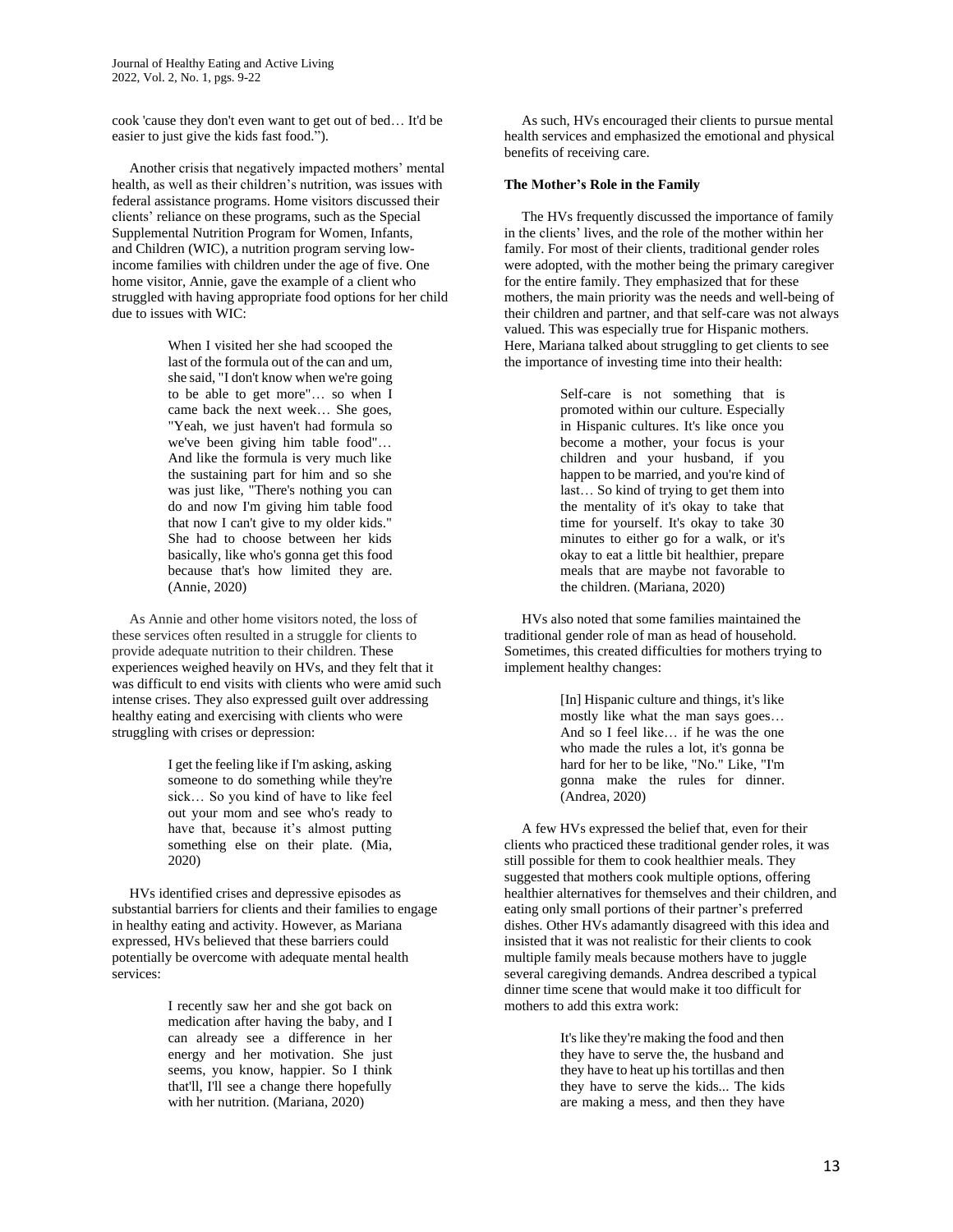to wash the dishes… 'Cause that's how the role is, that's what the mom does during that time. (Andrea, 2020)

 In light of this, HVs generally upheld the belief that feasible changes for their clients must be simple and noted that they had seen mothers be most successful with small changes such as practicing portion control or adding in movement throughout the day.

 In line with clients' roles as primary caregivers and the de-emphasis of self-care, HVs felt that they saw no value in trying to improve their own health unless it was also beneficial to their children. Thus, they often leveraged the child's health as a motivator for their clients. One such opportunity for motivating healthy dietary changes was when their clients were breastfeeding:

> I try to use that to keep them motivated. Like "your baby's drinking, um, everything you're eating. 'Cause that's what he tastes, he's tasting all that. So, so try to eat healthy. If you don't want to do for yourself, you know, do it for your baby, 'cause I know you love your baby". (Camilla, 2020)

 Home visitors emphasized that their clients were much more motivated by their children's health than their own. This was highlighted by Camilla's story of a client who initiated healthy changes for herself and her whole family after she realized her son was struggling with his weight:

> She comes home late from work. So I will get to her home and she'll have like Kentucky fried chicken. Now I go there and she's actually cooking. I could smell that she's preparing for her kids. So now that her kids are getting older, she's noticed that her oldest son is a little overweight. So he has a hard time, I'm sure, doing activities at school. She works in the school, so she's able to see that. So now with her other two kids, the younger ones, I don't think she wants that. (Camilla, 2020)

 Camilla touched on how her client's self-sacrificial values influenced her dietary choices, and how motivation for behavior change was closely tied to the perceived benefits to their children. However, HVs expressed that their clients were more frequently concerned with their children being underweight than overweight, and it was difficult to get clients to understand the importance of preventing excess weight gain. As Camilla stated, her client only noticed that her son was overweight because it was hindering his activity levels. Recognizing this, HVs sometimes took a different approach with clients who were more likely to prioritize educational benefits for their children over weight-related benefits:

For a walk, like tell them, you know, the colors when you go for walks or grocery shopping. Like just take extra time to walk around in the store to teach new stuff to the kids. So I kind of try to put it like a teachable moment for the kids, but it's also some being active for them. (Camilla, 2020)

 Other HVs agreed and stated that they tried to integrate physical activity into child developmental and educational activities whenever possible.

## **Support and Barriers within Mothers' Broader Social Network**

 HVs emphasized that for clients who had tried to adopt a healthy lifestyle, having a supportive social network meaning the web of family, friends, and other individuals with whom they have interpersonal connections with in their daily life—was a key factor. Having at least one social network member that helped alleviate caregiving burdens enabled mothers to have more time and resources to pursue healthier lifestyles. A lack of this instrumental support was identified as a barrier, even for those who had previously engaged in healthy activities. As stated by Angelina, "They were pretty good, pretty active. But once they had the child, they have no one to babysit… they can't take their babies to the gym."

 For these clients who were single and lived alone, their living situation created difficulties with balancing childcare responsibilities. For other mothers who lived in a multigenerational household, they received more help with household responsibilities and experienced less time constraints and less stress. HVs indicated that some of these mothers took advantage of this extra support by preparing healthy foods and exercising. However, living with family members sometimes decreased support, depending upon the structure of caregiving roles. When discussing whether having extended family in the household was helpful, Andrea said, "If they have like mom, like you know, like grandma, grandpa or someone there to help them, then yeah. But if the mom is like the caregiver for them also… has to be the sole supporter, then no."

 In addition to mothers' needs for instrumental support and assistance with household tasks, HVs also highlighted their need for emotional and moral support. Unfortunately, they felt many clients received little emotional support. One common area in which mothers felt unsupported was in trying to make healthier family meals, as described by Andrea:

> She said that she was trying to eat healthier, but it was hard because her younger son had autism. So then like he was, he's really strict on like, you know, he has like one favorite thing he likes to eat, and her parents, since they were older, Hispanic, they didn't want to eat like anything healthy... So for her it was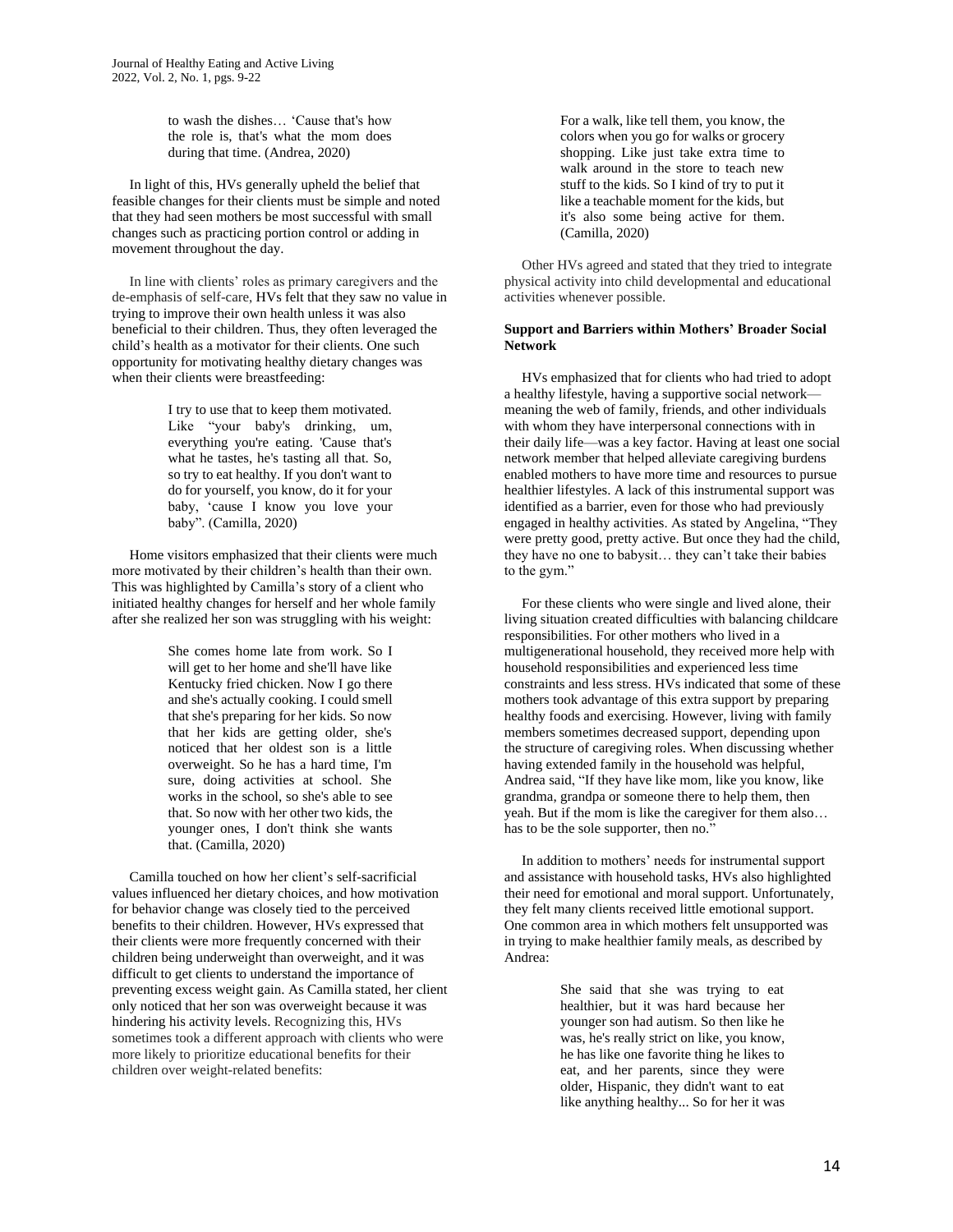really hard for her to incorporate things when like they're both like so set on like what they want to eat and then, you know, she didn't have any support so then she just gave up. (Andrea, 2020)

 According to the HVs, conflict over family meals was even more deterrent when a male romantic partner was involved and almost always resulted in the mothers defaulting to his preferences.

 The mothers' social networks not only impacted their health through mechanisms of support, but also through social influence. Alexa provided an example of this and described how one mother struggled with unhealthy dietary behaviors when prompted by her partner:

> She's like, "You know, I try to be healthy but then we're coming out of church and my husband sees the taco truck and he's like, 'Let's go get some tacos'". And it's like 9:00 at night, she's already had dinner but it's like her fourth meal. (Alexa, 2020)

 Due to the potential for social influence, HVs indicated the importance of getting the whole family involved in lifestyle changes, and discussed how it was especially beneficial when a romantic partner was pursuing healthy living too. In addition to these key family members, they indicated that mothers benefitted from being connected to peers outside of the family who were sources of positive influence.

## **Discussion**

#### **Acute Periods of Crises and Mental Health**

 A constraint that was discussed by HVs was acute periods of crises, and mental health issues, which were heavily intertwined. Among mothers living in poverty, depressive disorders are common, likely due to heightened daily stressors such as financial instability and lack of social support (Ammerman et al., 2010; Abrams & Curran, 2009; Chaudron et al., 2005). Though the prevalence of depression among low-income groups is well documented, the conceptualizations offered by the HVs give further insight into the multifaceted causes of this disparity. The HVs highlighted how precarious and fragile these families' finances are and how one singular event that further constrains their finances can push them into a crisis. As the HVs discussed, these events varied among clients, and included things such as the death of a household member and the loss of federal services.

 In parallel with the link between limited socio-economic resources and limited health opportunities outlined in Constrained Choice Theory, the HVs discussed how their clients' financial barriers constrained their diet and activity (Bird & Rieker, 2008). These barriers directly constrained clients by leading to food insecurity and decreased access to healthy foods, and indirectly through depression (Blaine,

2008; Gillen et al., 2012). HVs discussed how difficult it was for mothers to overcome bouts of depression to cook healthy meals or exercise. Some mothers had initial successes, but when a crisis occurred, they no longer had the resources or the mental capacity, and other priorities felt more urgent. This also affected the health of clients' children, echoing previous studies that have linked mothers' depressive symptoms to adverse children's health outcomes (Raposa et al., 2014; Thompson et al., 2018).

 Though the HVs felt that periods of crises and depressive episodes were substantial barriers for these families' health, they also expressed the potential for mental health services to lead to multifaceted improvements. HVs stated that mothers who were receiving reliable mental health support and services were better prepared to improve their family's health behaviors.

### **The Mother's Role in the Family**

 The discussions in this study highlight how various socio-ecological influences may create gendered constraints that limit healthful opportunities (Bird & Rieker, 2008). The mothers being described in this study were often at the center of the family, which created difficulties for implementing healthy changes. This is in line with previous literature documenting that primary caregivers for young children tend to feel overwhelmed with demands and time constraints and that this often leads to decreased healthiness of family meals (Bianchi et al., 2000; McLoyd et al, 2000; Mills et al., 2017). Though it's very common for mothers of all cultures to prioritize housework and child care duties above self-care, the "selfsacrificial" mindset discussed in this study is more prominent among Hispanic mothers due to the cultural value of "marianismo" ((Bianchi et al., 2000; McLoyd et al, 2000). "Marianismo" celebrates a mother's role as caregiver and emphasizes selflessness (McLoyd et al., 2000; D'Alonzo, 2012). For women who have been taught this cultural value, self-care can be viewed as a selfish indulgence because investing time in one's self results in lost time they could be allocating to their family's needs (D'Alonzo, 2012).

 As such, HVs suggested harnessing clients' children as motivation for healthy changes. This perspective is consistent with prior work documenting how mothers' motivation for behavior change is closely tied to the perceived benefits to their children (MacMillan Uribe & Olson, 2019). However, many low-income mothers are not concerned with their child being overweight, but rather underweight, and in Hispanic culture, heavier babies are often seen as healthier babies (Jain et al., 2001; Martinez et al., 2017). These beliefs can lead to overfeeding and shift the focus away from feeding one's children nutritious foods (Jain et al., 2001; Martinez et al., 2017). Mothers who hold these beliefs may not change their feeding practices until excess weight has reached such a level that daily activities are hindered, and one HV discussed a similar scenario with one of her clients (Jain et al., 2001). The HVs discussed alternative strategies for harnessing their clients' children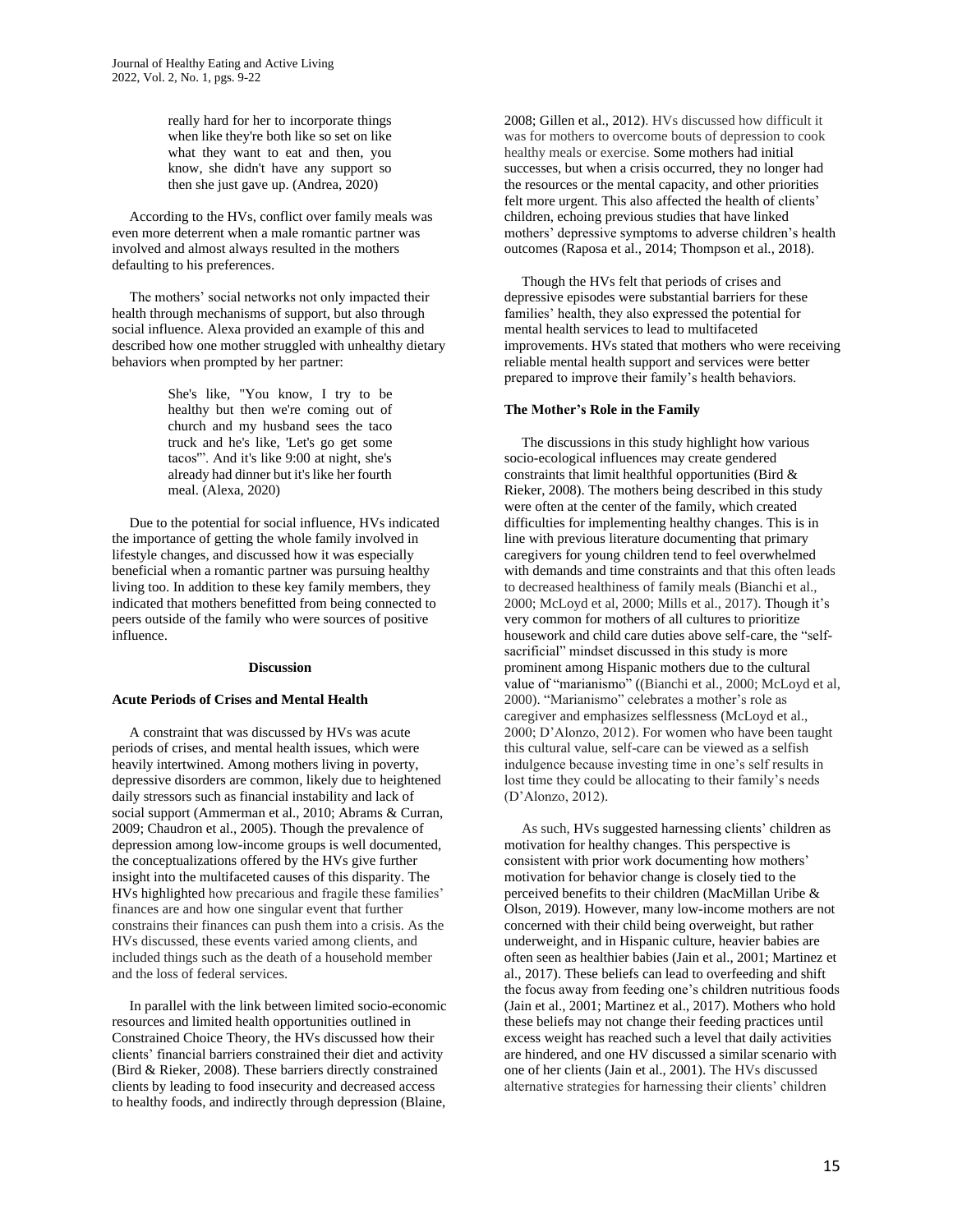as motivators, such as integrating physical activity into educational activities.

## **Support and Barriers within Mothers' Broader Social Network**

 The findings of this study reflect extensive literature documenting the importance of one's social network in relation to eating and physical activity (Zhang et al., 2018; Strine et al., 2008). Uniquely, the HVs in this study discuss how having just one social network member who was a positive connection was beneficial. These positive connections came in many forms, from a network member who babysat so mothers could cook or exercise, to someone who co-engaged in exercise.

 Low levels of support have been linked with obesity, and support is critical when one is seeking to improve dietary quality or physical activity levels (Zhang et al., 2018; Strine et al., 2008). The HVs identified help with childcare and household duties as a critical area in which their clients needed instrumental support. For mothers without this, the constraint of juggling extensive caregiving duties prevented them from engaging in positive health behaviors, as has been documented in prior studies (Bianchi et al., 2000; McLoyd et al, 2000). Another important barrier identified was disagreement over family meals, a common barrier for mothers who often seek to avoid this type of "unnecessary" conflict and feel a sense of connection when sharing family meals that everyone appreciates and enjoys (Homish & Leonard, 2008; Bove et al., 2003).

 Male romantic partners were identified as a crucial member of mothers' social networks. According to the HVs, conflict over family meals was even more deterrent when a male romantic partner was involved and almost always resulted in the mothers defaulting to his preferences. HVs also expressed that partners were negative influences on some of their clients, by prompting them to eat unhealthy foods. This is in line with previous literature indicating the potential for partners to serve as barriers for lifestyle changes (de la Haye et al., 2019; Zhang et al., 2018). Additionally, this sheds light on previous work with this population which indicated that cohabitating with a spouse or partner was associated with worse maternal intervention outcomes (de la Haye et al., 2019).

 Taken together, these findings reinforce previous literature that emphasizes the importance of one's social network in terms of changing dietary patterns and physical activity. Thus, interventions should foster new positive connections, while also leveraging and targeting participants' important others to promote healthy changes.

#### **Limitations**

 The results of this study are based off a small sample size, limiting the generalizability to HV clients at other locations. If efforts to address diet and activity gaps in home visitation services are systematically adopted at other

sites, more research would be needed to understand the perspectives and experiences of HVs at these locations. As the focus groups were conducted during the early stages of the intervention, this study could not assess the effectiveness of the intervention, and there were no differences in the themes identified by the HVs in the intervention arm and the HVs in the control arm. It would be valuable for our intervention study, and others, to gather data at the completion of an intervention, to explore differences across study arms and identify new challenges and opportunities that may arise.

## **Implications**

The unique perspective of HVs and the themes identified in the current study highlight the complexity of health needs and opportunities of the diverse clients enrolled in home visitation programs. In line with Constrained Choice Theory, these themes emphasized that these mothers' diet and activity decisions do not exist in isolation but are interacting with multidimensional influences, including socioeconomic and social constraints. These barriers distinctly affected mothers, who struggled with the added stress and pressure of being primary caregivers.

 Despite these constraints, HVs were optimistic and hopeful that their clients could make improvements if provided with adequate support and information, including through health interventions. As it is not standard for HVs to be trained to provide diet and activity curriculum, future interventions within HV programs would likely require additional training, similar to the training offered in the Healthy Habits program. When discussing opportunities for health interventions, HVs favored simple and one-on-one interventions that targeted the entire family and could be tailored to families' diverse needs and cultures. The Healthy Habits program aligns with these preferences, but both the intervention and control HVs emphasized some other common social and financial barriers that are not addressed by the Healthy Habits program. For example, Healthy Habits targets maternal social networks through communal classes, where mothers in the program can connect with one another and form new social ties. However, HVs also highlighted the importance of involving other key network members, such as romantic partners. Future interventions within home visitation programs should consider including mothers' important network members, such as partners or household members, and consider the other social and financial barriers outlined in this study.

 Broader community and policy level initiatives may also facilitate the success of future nutrition and activity interventions. Mental health barriers were repeatedly highlighted by HVs, and though HVPs work to connect clients to mental health care providers, a lack of transportation or long wait times for appointments often hindered care. Community level initiatives to improve public transportation, or to increase the number of local mental health care providers, could remove some of these barriers to care. At the policy level, expanding and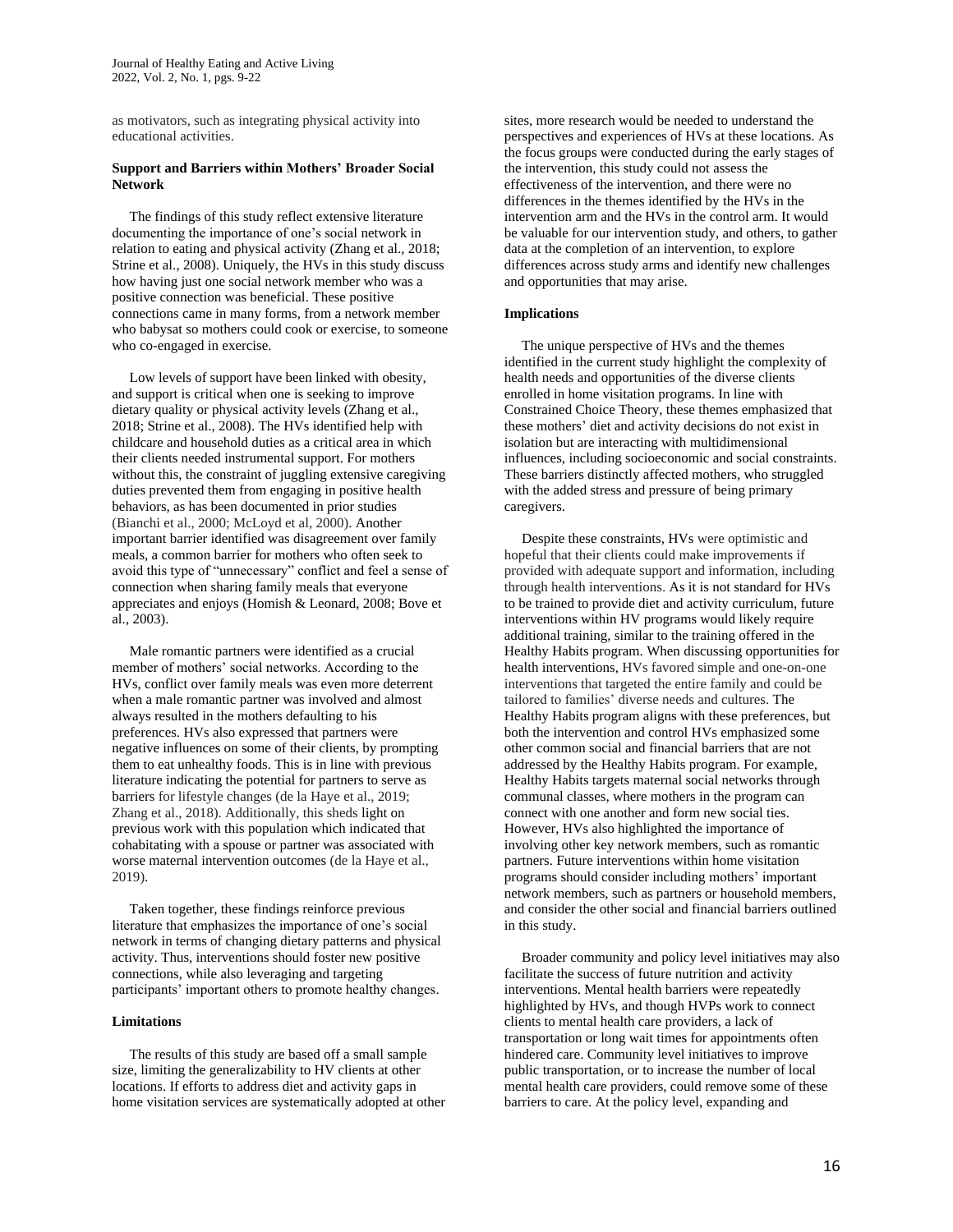Journal of Healthy Eating and Active Living 2022, Vol. 2, No. 1, pgs. 9-22

increasing food assistance programs may better enable home visitation clients to improve their diet, as HVs emphasized the vitality of programs such as the Supplemental Nutrition Assistance Program (SNAP) and WIC. These expansions could include increasing monthly allowances, allowing noncitizens to access services, and offering greater flexibility with scheduling appointments. HVs stated another common barrier was a lack of affordable and safe places for physical activity; thus, policies that improve access to park and recreational facilities may also enable these families to engage in more regular activity. Taken together, the findings outlined in this study suggest that future initiatives with clients enrolled in HVPs will require multilevel initiatives that address the individual, social, community, and policy level barriers to healthy lifestyles.

**Correspondence should be addressed to** Sydney Miller 2001 N. Soto St. Los Angeles, CA 90032 [sydneynm@usc.edu](mailto:sydneynm@usc.edu)

- **GD** Sydney Miller 0000-0002-8194-1712
- **D** Celina Shirazipour [0000-0003-0286-1579](https://orcid.org/0000-0003-0286-1579)
- **GD** Sarah-Jeanne Salvy 0000-0002-8202-182X
- **i**D Kayla de la Hay[e 0000-0002-2536-7701](https://orcid.org/0000-0002-2536-7701)

This work was funded by the Eunice Kennedy Shriver National Institute of Child Health & Human Development (NICHD; R01HD092483-01) awarded to Drs. de la Haye and Salvy, and the National Institute on Minority Health and Health Disparities (NIMHD; U54MD000502) awarded to Drs. Salvy & Dutton. NICHD and NIMHD are not involved in the design, data collection, analysis, interpretation or writing. The content is solely the responsibility of the authors and does not necessarily represent the official views of the NICHD nor the NIMHD.

#### **Creative Commons License**

This work i[s licensed](https://creativecommons.org/licenses/by-nc-nd/4.0/legalcode) under a [Creative Commons](https://creativecommons.org/licenses/by-nc/4.0/)  [Attribution-Noncommercial 4.0 License.](https://creativecommons.org/licenses/by-nc/4.0/)

#### **References**

Abrams, L. S. & Curran, L. (2009). "And You're Telling Me Not to Stress?" a Grounded Theory Study of Postpartum Depression Symptoms among Low-Income Mothers. *Psychology of Women Quarterly*, 33(3):351-362.

- Ammerman, R. T., Putnam, F. W., Bosse, N. R., Teeters, A. R., & Van Ginkel, J. B. (2010). Maternal depression in home visitation: A systematic review. *Aggressive and Violent Behavior*, 15(3):191-200.
- Andrews, J. O., Felton, G., Wewers, M. E., & Heath, J. (2004). Use of community health workers in research with ethnic minority women. *Journal of Nursing Scholarship*, 36(4):358-365. doi:https://doi.org/10.1111/j.1547-5069.2004.04064.x
- Bianchi, S. M., Milkie, M. A., Sayer, L. C., & Robinson, J. P. (2000). Is anyone doing the housework? Trends in the gender division of household labor. *Soc Forces*, 79(1):191-228.
- Bird, C. E. & Rieker, P. P. (2008). *Gender and Health: The Effects of Constrained Choices and Social Policies*. Cambridge University Press. doi:10.1017/CBO9780511807305
- Blaine, B. (2008). Does depression cause obesity? A meta-analysis of longitudinal studies of depression and weight control. *Journal of Health Psychology*, 13(8):1190-1197.
- Blake-Lamb, T. L., Locks, L. M., Perkins, M. E., Baidal, J. A. W., Cheng, E. R., & Taveras, E. (2016). M. Interventions for childhood obesity in the first 1,000 days a systematic review. *The American Journal of Preventive Medicine*, 50(6):780- 789.
- Bove, C. F., Sobal, J., & Rauschenbach, B. S. (2003). Food choices among newly married couples: convergence, conflict, individualism, and projects. *Appetite*, 40(1):25-41.

Braun, V. & Clarke, V. (2006). Using thematic analysis in psychology. *Qualitative Research in Psychology*, 3(2):77-101.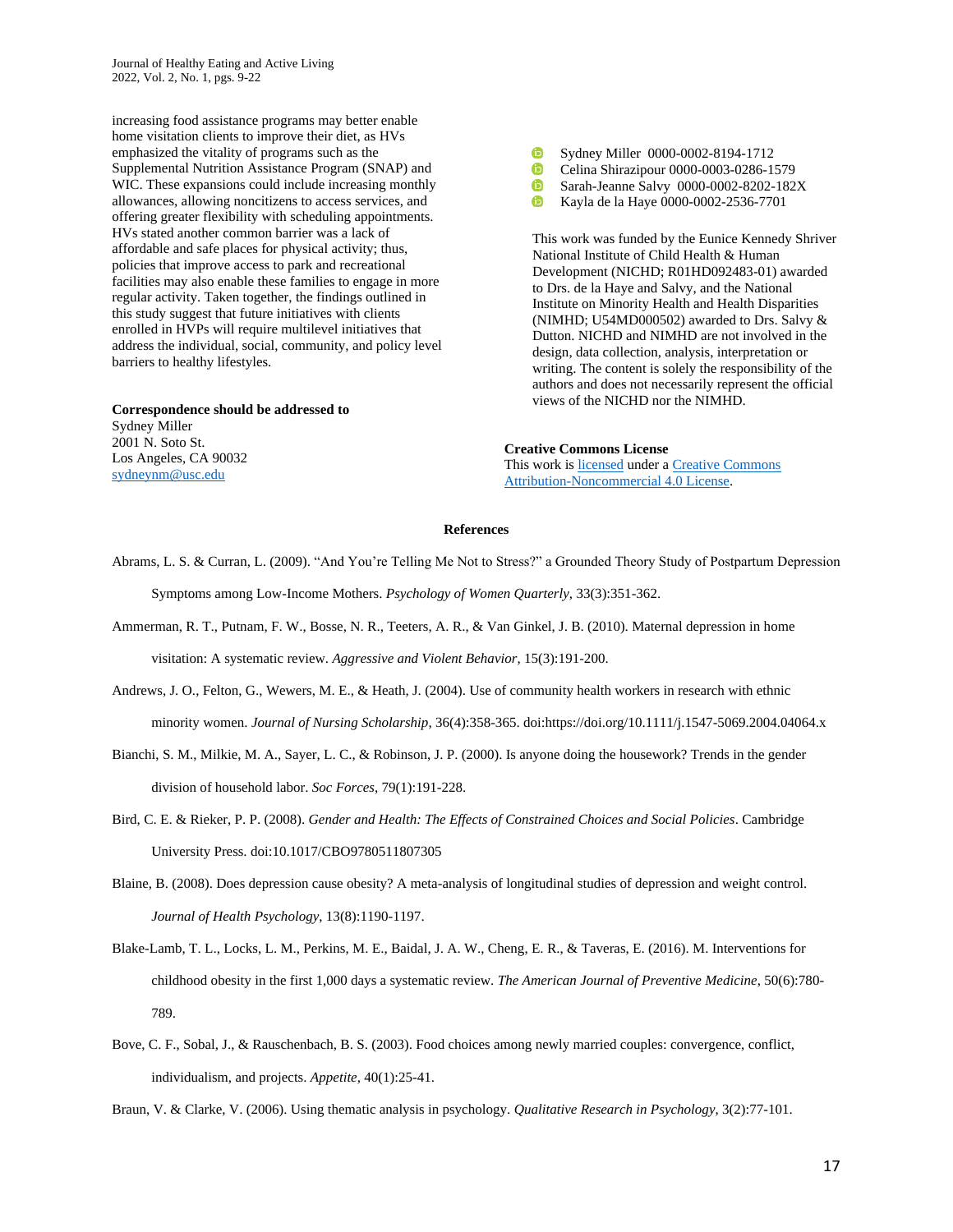- Bull, E. R., McCleary, N., Li, X., Dombrowski, S. U., Dusseldorp, E., & Johnston, M. (2018). Interventions to promote healthy eating, physical activity and smoking in low-income groups: a systematic review with meta-analysis of behavior change techniques and delivery/context. *International Journal of Behavioral Medicine*, 25(6):605-616.
- Center for Disease Control and Prevention. (2019). Lack of Physical Activity. Published 2020. Accessed February 12, 2021. https://www.cdc.gov/chronicdisease/resources/publications/factsheets/physical-activity.htm
- Centers for Disease Control and Prevention. (2019). Strategies to Prevent Obesity | Overweight & Obesity. Published October 23, 2019. Accessed October 26, 2020. https://www.cdc.gov/obesity/strategies/index.html
- Centers for Disease Control and Prevention. (2020). Social Determinants of Health. Published October 29, 2020. Accessed February 12, 2021. https://www.cdc.gov/chronicdisease/programs-impact/sdoh.htm
- Centers for Disease Control and Prevention. (2020). Why It Matters | Nutrition. Published September 1, 2020. Accessed November 6, 2020. https://www.cdc.gov/nutrition/about-nutrition/why-it-matters.html
- Chaudron, L. H., Kitzman, H. J., Peifer, K. L., Morrow, S., Perez, L. M., & Newman, M. C. (2005). Prevalence of maternal depressive symptoms in low-income Hispanic women. *Journal of Clinical Psychiatry*, 66(4):418-23.
- D'Alonzo, K. T. (2012). The Influence of Marianismo Beliefs on Physical Activity of Immigrant Latinas. *Journal of Transcultural Nursing*, 23(2):124-133. doi:10.1177/1043659611433872
- de la Haye, K., Bell, B. M., & Salvy, S. J. (2019). The role of maternal social networks on the outcomes of a home-based childhood obesity prevention pilot intervention. *Journal of Social Structure*, 20(3).
- Fergusson, D. M., Grant, H., Horwood, L. J., & Ridder, E. M. (2006). Randomized trial of the Early Start program of home visitation: parent and family outcomes. *Pediatrics*, 117(3):781-786.
- Gillen, M. M., Markey, C. N., & Markey, P. M. (2012). An examination of dieting behaviors among adults: Links with depression. *Eating Behaviors*, 13(2):88-93.
- Harding, K., Galano, J., Martin, J., Huntington, L., & Schellenbach, C. J. (2007). Healthy Families America® Effectiveness: A comprehensive review of outcomes. *Journal of Prevention & Intervention in the Community*, 34(1-2):149-179.
- Hawes, A. M., Smith, G. S., McGinty, E., Bell, C., Bower, K., LaVeist, T. A., Gaskin, D. J., & Thorpe, R. J., Jr. (2019). Disentangling race, poverty, and place in disparities in physical activity. *International Journal of Environmental Research and Public Health*. 16(7):1193.
- Homish, G. G. & Leonard, K. E. (2008). Spousal influence on general health behaviors in a community sample. *American Journal Health Behavior*, 32(6):754-763.
- Jain, A., Sherman, S. N., Chamberlin, L. A., Carter, Y., Powers, S. W., & Whitaker, R. C. (2001). Why don't low-income mothers worry about their preschoolers being overweight? *Pediatrics*, 107(5):1138-1146.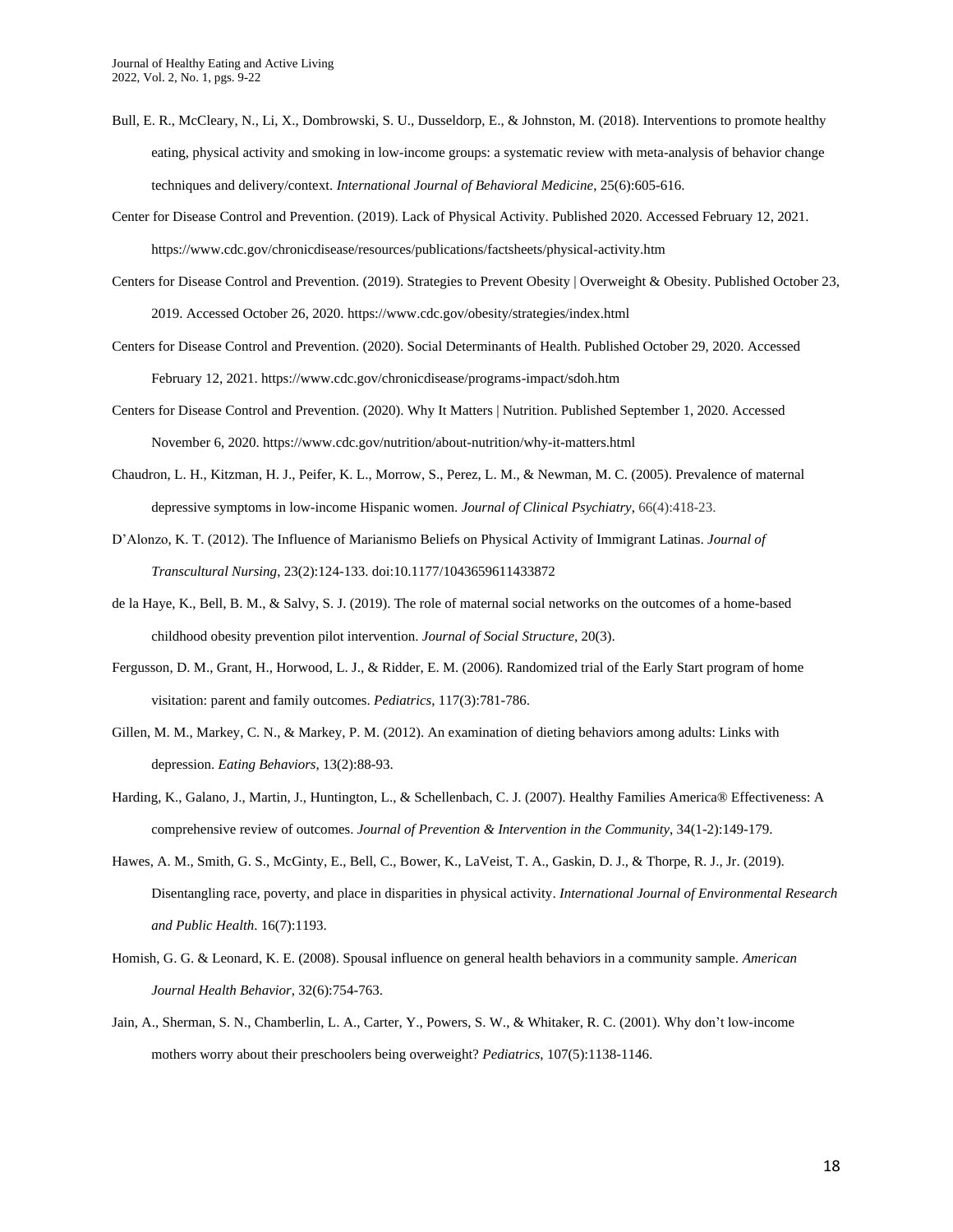- Klohe-Lehman, D. M., Freeland-Graves, J., Jordan, K., Cai, G., Voruganti, V. S., Milani, T. J., Nuss, H. J., Proffitt, J. M., & Bohman, T. M. (2007). Low-income, overweight and obese mothers as agents of change to improve food choices, fat habits, and physical activity in their 1-to-3-year-old children. *Journal of the American College of Nutrition*, 26(3):196- 208.
- Kumanyika, S. K. (2018). Supplement overview: what the Healthy Communities Study is telling us about childhood obesity prevention in U.S. communities. *Pediatric Obesity*, 13(S1):3-6. doi:https://doi.org/10.1111/ijpo.12478
- Kumanyika, S. K. (2019). A framework for increasing equity impact in obesity prevention. *Am J Public Health*, 109(10):1350- 1357.
- MacMillan Uribe, A. L. & Olson, B. H. (2019). Exploring healthy eating and exercise behaviors among low-income breastfeeding mothers. *Journal of Human Lactation*, 35(1):59-70.
- Martinez, S. M., Rhee, K. E., Blanco, E., & Boutelle, K. (2017). Latino mothers' beliefs about child weight and family health. *Public Health Nutrition*, 20(6):1099-1106. doi:10.1017/S1368980016002962
- McLoyd, V. C., Cauce, A. M., Takeuchi, D., & Wilson, L. (2000). Marital processes and parental socialization in families of color: A decade review of research. *Journal of Marriage and Family*, 62(4):1070-1093.
- Mills, S., White, M., Brown, H., Wrieden, W., Kwasnicka, D., Halligan, J., Robalino, S., & Adams, J. (2017). Health and social determinants and outcomes of home cooking: a systematic review of observational studies. *Appetite*, 111:116-134.
- Morales, K. H., Kumanyika, S. K., Fassbender, J. E., Good, J., Localio, A. R., & Wadden, T. A. (2014). Patterns of Weight Change in Black Americans: Pooled Analysis from Three Behavioral Weight Loss Trials. *Obesity (Silver Spring, Md*.), 22(12):2632-2640. doi:10.1002/oby.20904
- NVivo 12. (n.d.). QSR International https://www.qsrinternational.com/nvivo-qualitative-data-analysis-software/home
- Poucher, Z. A., Tamminen, K. A., Caron, J. G., & Sweet, S. N. (2020). Thinking through and designing qualitative research studies: A focused mapping review of 30 years of qualitative research in sport psychology. *International Review of Sport and Exercise Psychology*, 13(1):163-186.
- Raposa, E., Hammen, C., Brennan, P., & Najman, J. (2014). The long-term effects of maternal depression: early childhood physical health as a pathway to offspring depression. *Journal of Adolescent Health*, 54(1):88-93.
- Ritchie, N. D., Sauder, K. A., Phimphasone-Brady, P., & Amura, C. R. (2018). Rethinking the National Diabetes Prevention Program for Low-Income Whites. *Diabetes Care*, 41(4):e56-e57. doi:10.2337/dc17-2230
- Salvy, S. J., de la Haye, K., Galama, T., & Goran, M. I. (2017). Home visitation programs: an untapped opportunity for the delivery of early childhood obesity prevention. *Obesity Reviews*, 18(2):149-163.
- Salvy, S. J., Dutton, G. R., Borgatti, A., & Kim, Y. I. (2018). Habit formation intervention to prevent obesity in low-income preschoolers and their mothers: A randomized controlled trial protocol. *Contemporary Clinical Trials*, 70:88-98.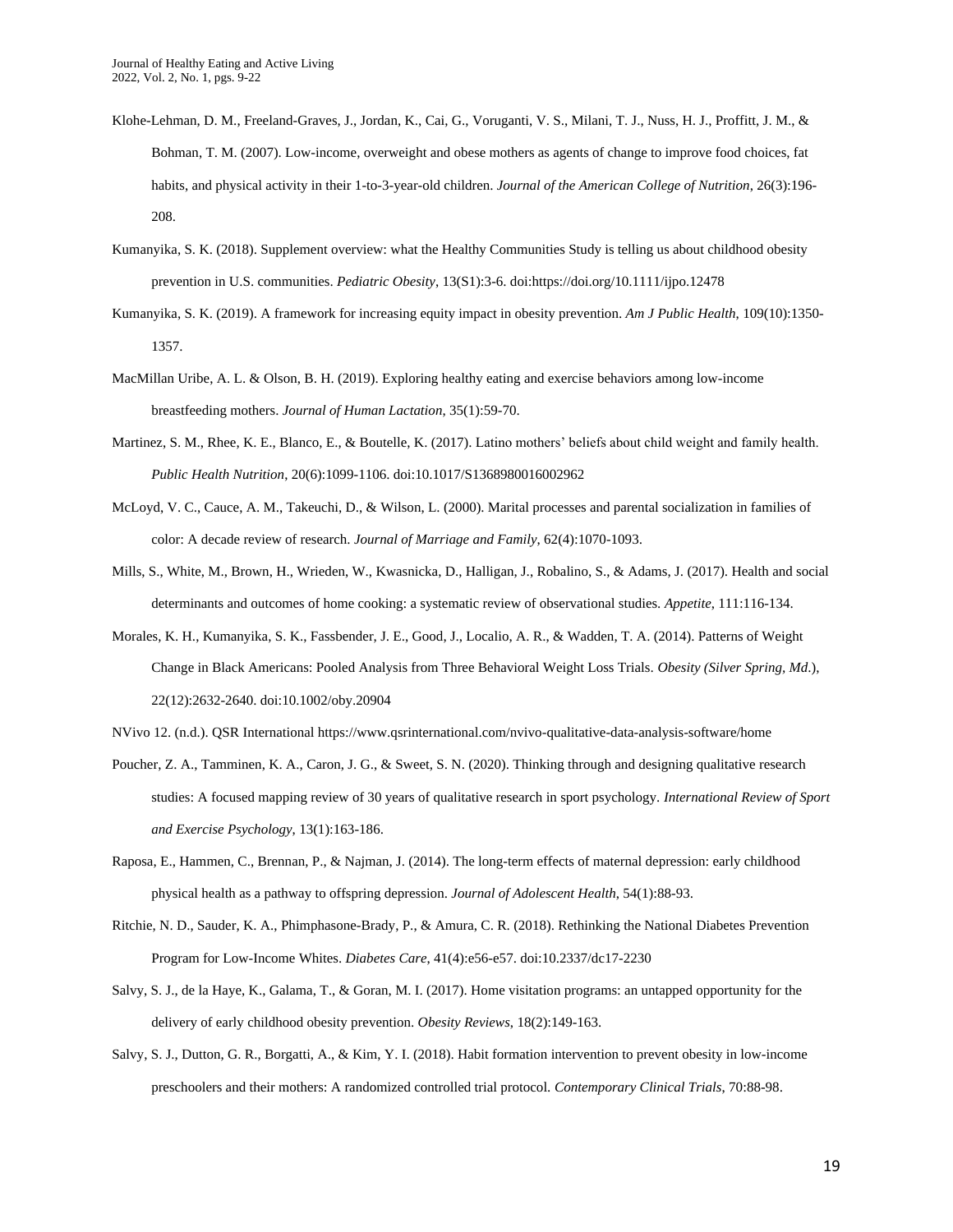- Satia, J. A. (2009). Diet-related disparities: understanding the problem and accelerating solutions. *Journal of the American Dietetic Association*, 109(4):610-615. doi:10.1016/j.jada.2008.12.019
- Savage, J. S., Fisher, J. O., & Birch, L. L. (2007). Parental influence on eating behavior: conception to adolescence. *Journal of Law, Medicine, & Ethics*, 35(1):22-34.
- Schiller, J. S., Lucas, J. W., & Peregoy, J. A. (2012). Summary health statistics for US adults: national health interview survey, 2011. *Vital Health and Statistics Series 10*, (256):1-218.
- Scott, K., Beckham, S., Gross, M., Pariyo, G., Rao, K., & Perry, H. (2018). What do we know about community-based health worker programs? A systematic review of existing reviews on community health workers. *Human Resources for Health*, 16. doi:10.1186/s12960-018-0304-x
- Shanti, C. (2017). Engaging parents in early head start home-based programs: how do home visitors do this? *Journal of Evidence-Informed Social Work*, 14(5):311-328.
- Sparkes, A. C. & Smith, B. (2014). *Qualitative Research Methods in Sport, Exercise and Health: From Process to Product*. Routledge/Taylor & Francis Group.
- Story, M., Kaphingst, K. M., Robinson-O'Brien, R., & Glanz, K. (2008). Creating healthy food and eating environments: policy and environmental approaches. *Annual Review of Public Health*, 29:253-272.
- Strine, T. W., Chapman, D. P., Balluz, L., & Mokdad, A. H. (2008). Health-related quality of life and health behaviors by social and emotional support. *Social Psychiatry and Psychiatric Epidemiology*, 43(2):151-159.
- Thompson, S. M., Jiang, L., Hammen, C., & Whaley, S. E. (2018). Association of Maternal Depressive Symptoms and Offspring Physical Health in Low-Income Families. *Maternal and Child Health Journal*, 22(6):874-882.
- Tracy, S. J. (2010). Qualitative quality: Eight "big-tent" criteria for excellent qualitative research. *Qualitative Inquiry*, 16(10):837-851.
- Wang, Y. & Chen, X. (2011). How much of racial/ethnic disparities in dietary intakes, exercise, and weight status can be explained by nutrition-and health-related psychosocial factors and socioeconomic status among US adults? *Journal of the American Dietetic Association*, 111(12):1904-1911.
- Witmer, A., Seifer, S. D., Finocchio, L., Leslie, J., & O'Neil, E. H. (1995). Community health workers: integral members of the health care work force. *American Journal of Public Health*, 85(8\_Pt\_1):1055-1058.
- Zhang, S., de la Haye, K., Ji, M., & An, R. (2018). Applications of social network analysis to obesity: a systematic review. *Obesity Reviews*, 19(7):976-988.

## **Appendix I – Focus Group Interview Guide**

#### **Opening Questions – General Health**

*To start with, I have a couple questions about how your moms think about health and wellbeing.*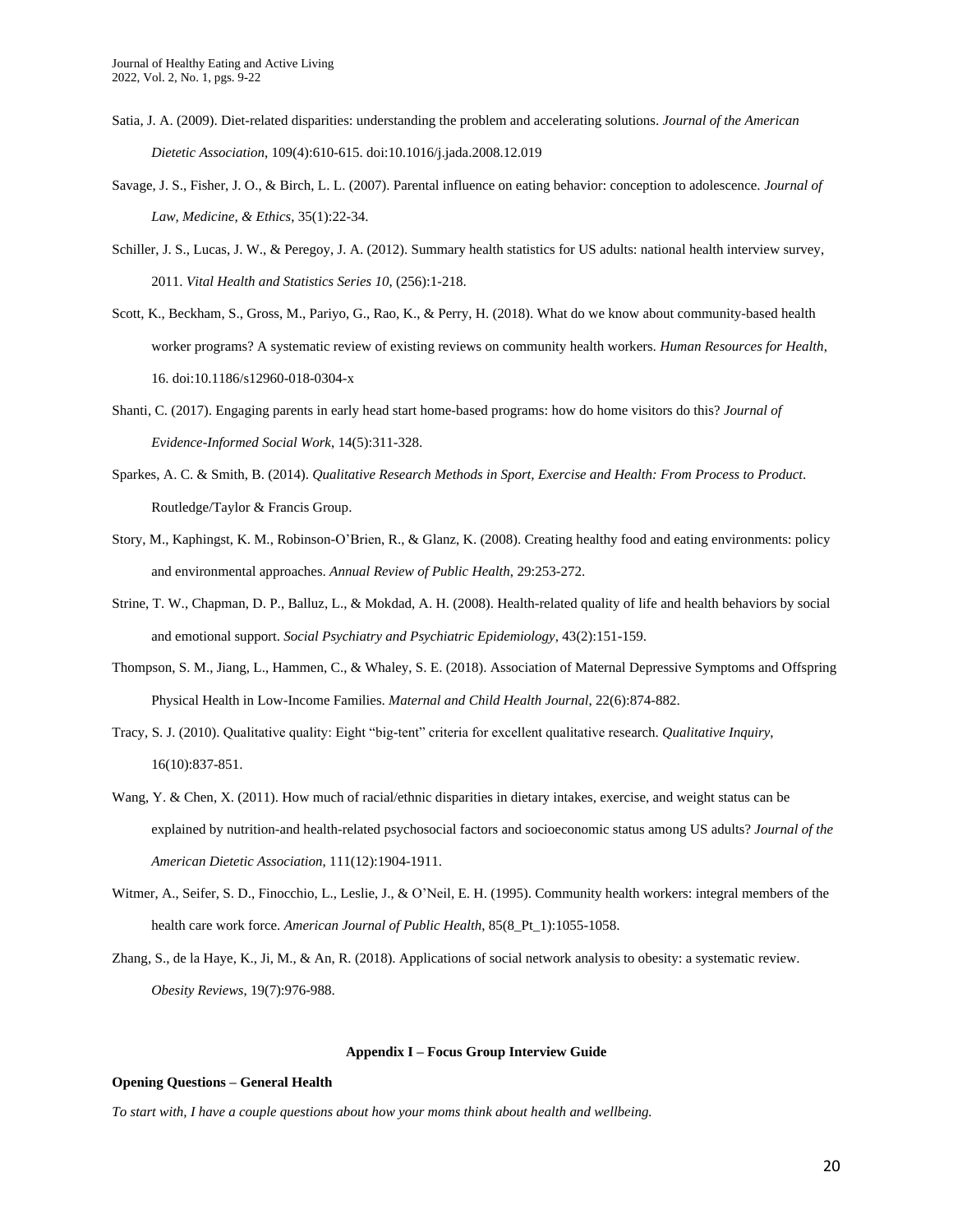- Think back to some of the times you've discussed health with the moms you are working with. How do you think they defined "being healthy" for themselves? What about for their children?
- What were some of their most pressing concerns or questions about their health or their families' health? o Compared to other priorities in their life how important do you think health is to your moms?

# **Physical Activity**

*Now, I'd like us to talk about physical activity and what it's like for the moms you are working with. Physical activity can be any movement that moms do throughout the day, like gardening, exercising, walking, dancing, etc.* 

- Think back to times you've discussed physical activity with the moms you are working with. How do you think they defined "physical activity" for themselves? What about for their children?
- Compared to other priorities in their life how important do you think being physically active is to your moms?
- Can you tell me about times when moms were more interested in being physically active?
- What would your moms need to be more active?
- Are your moms seeking or interested in opportunities to be physically active with their children or family members?

Facilitator NOTE: Next set of questions for intervention group only. *Now, I'll ask you a few questions that are about the Healthy Habits material on physical activity…*

- Thinking back when you introduced physical activity as part of Healthy Habits, what was most useful for moms?
- And was there anything in the physical activity material in Healthy Habits that was less useful or difficult to understand?
	- o Prompt (if needed): For example, was there a time when your moms had a hard time changing her physical activity habits?

## **Healthy Eating**

*Now, I'd like us to talk about eating healthy - what it means and what experiences your moms are having. First I am going to focus on the mom's experience then we will talk about the children.* 

- First, what does "eating healthy" mean to the moms you work with?
	- o Prompt if necessary
		- Can you give me an example?
		- Where do you think these beliefs come from?
- Since you began working with your moms how has their thinking about "eating healthy" changed?
- How would your moms describe "eating healthy" for their babies and infant children?
	- o Prompt if necessary
		- Where do you think these beliefs come from?
- Can you tell me about a time when a mom struggled with eating healthy?
- Can you tell me about a time she struggled with feeding her children in a healthy way?
	- o Probe: Why did she seem to be struggling?
- What do you think your moms need in order to eat healthy?
- Can any of you tell me about a time when a mom was more interested in eating healthy?
- Can any of you tell me about a time when a mom was focused on feeding her children in a healthy way? In other words, a time when this was especially important to her?
	- o Why do you think she felt this way at that time?
		- Prompt: What was happening at the time?

Facilitator NOTE: Next set of questions for intervention group only. *Now, I'll ask you a few questions that are about the Healthy Habits material on healthy eating…*

- Think back to when you introduced the Healthy Habits material on decreasing sugary beverages and fried foods, and increasing vegetables and fruits. What parts of this material was most useful for moms?
	- o Prompt: Can you give me some examples?
	- o Prompt (if not mentioned): Are there examples of how this was helpful for mom's eating habits, or their child's eating habits?
- And were there parts of this material, on sugary beverages, friend foods, and fruits and vegetables that was less useful or difficult to understand?